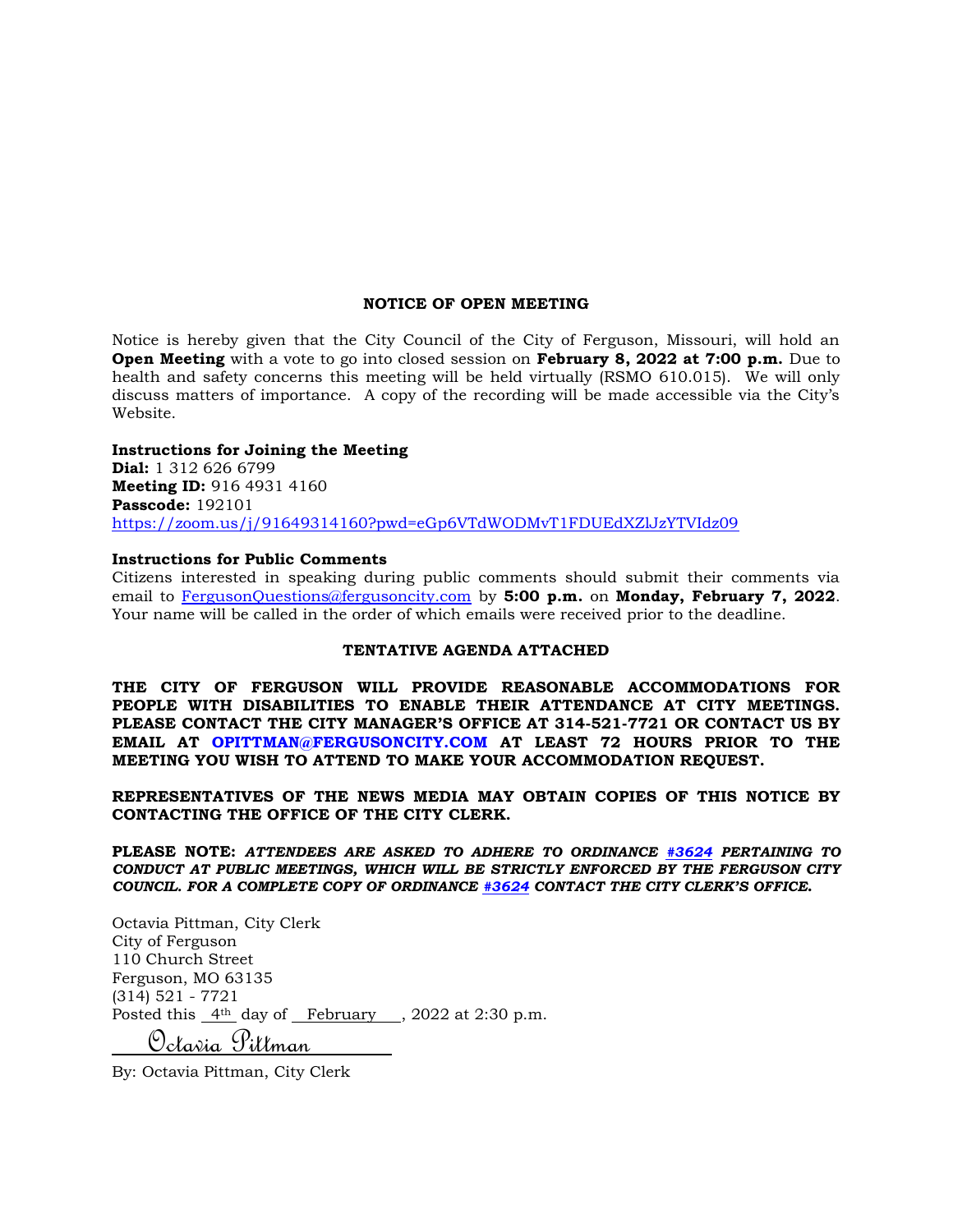#### **CITY OF FERGUSON CITY COUNCIL MEETING FEBRUARY 8, 2022 TENTATIVE AGENDA**

# **1. OPENING CEREMONIES**

- **a.** Call To Order
- **b.** Silent Prayer
- **c.** Pledge Of Allegiance To The American Flag
- **d.** Roll Call

# **2. PUBLIC COMMENTS**

#### **3. MANAGER'S REPORT**

- **a.** COVID-19 Update Chief John Hampton
- **b.** Community Policing Update Chief Frank McCall

# **4. SPECIAL PRESENTATION**

- **a.** Black History Month Human Rights Commission
- **b.** Affordable Senior Living Residential Units LMAC Holdings/Lewis McKinney Jr

# **5. PUBLIC HEARING**

# **6. CONSENT AGENDA**

# **a. CITY COUNCIL MEETING MINUTES**

- **i.** Special Meeting Minutes: [January 25, 2022](https://www.fergusoncity.com/DocumentCenter/View/5571/Council-special-meeting-minutes-012522)
- **ii.** Regular Meeting Minutes: [January 25, 2022](https://www.fergusoncity.com/DocumentCenter/View/5573/Council-Meeting-Minutes-012522)

# **b. BOARD/COMMISSION MEETING MINUTES**

- **i.** CRB: [December 6, 2021](https://www.fergusoncity.com/DocumentCenter/View/5572/FCRB-Open-Meeting-Minutes-12062021)
- **c. APPOINTMENTS**
- **d. REQUESTS**
- **e. PROCLAMATIONS**

# **7. RESOLUTIONS**

**a. [Resolution No. 2022-04](https://www.fergusoncity.com/DocumentCenter/View/5566/Resolution-No-2022-04-Pool-Mgt)** – A Resolution Selecting A Professional Services Contractor For Pool Management, Awarding The Contract To Said Contractor, And Authorizing The City Manager To Execute The Contract On Behalf Of The City

# **8. Bills REQUIRING FIRST READING**

- **a. [Bill No. 7219](https://www.fergusoncity.com/DocumentCenter/View/5569/Bill-No-7221-2022-xxxx-Post-third-Property-Acquisition-Ordinance)** An Ordinance Authorizing The Mayor Of The City Of Ferguson, Missouri, To Execute The Deed And Acknowledge Other Documents In Order For The Real Properties To Be Transferred To The City For City Development And/Or Beautification
- **b. [Bill No. 7220](https://www.fergusoncity.com/DocumentCenter/View/5568/Bill-No-7220-2022-xxx-Mobile-Food-Truck-Permit)** An Ordinance Amending Chapter 47 Of The Code Of Ordinances Of The City Of Ferguson And By A New Article III As It Relates To Mobile Food Vendors; Providing For The Effective Date Of This Ordinance; Providing For The Current Maintenance Of This Code; And Providing For The Repeal Of All Conflicting Ordinances

# **9. BILLS REQUIRING SECOND READING**